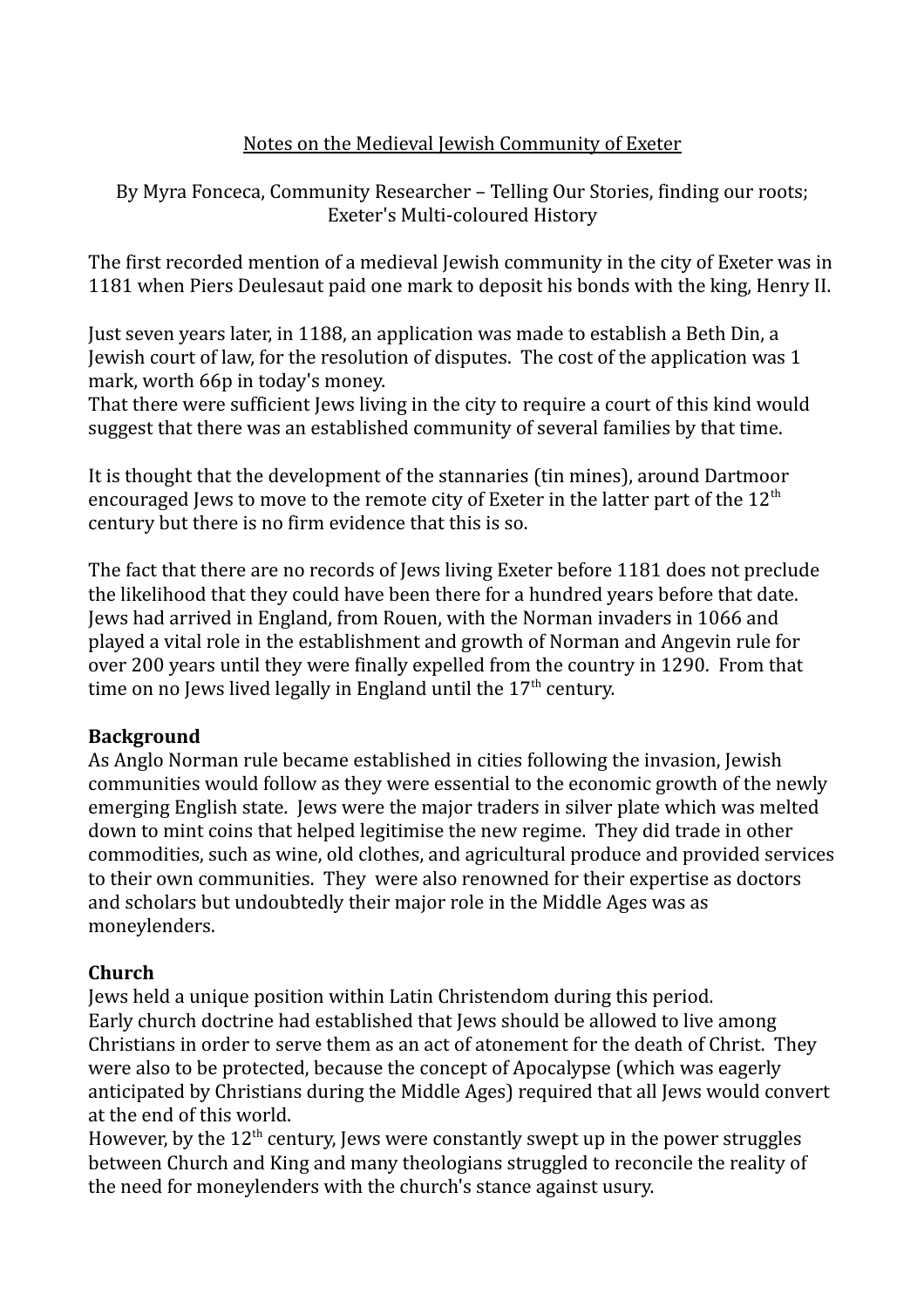As the Latin Christian church increasingly preached against the sin of usury the hypocrisy of borrowing heavily from Jews to fund the expansion of the finest cathedrals and monasteries created a sense of resentment and opprobrium towards the very people who were providing this essential service.

# **Politics**

The turbulent politics of Medieval England meant that kings and nobles had to raise loans to pay for the cost of war and Jewish moneylenders played a pivotal part in providing the finance. Mercenaries were an integral part of armies but their only loyalty was to the money they were paid and those intending to go to war had to be provided with sufficient coin to keep the troops in the field. Weapons, supplies, horses and transport all had to be provided before any expedition could be mounted. The emergence of the crusading movement in the late  $11<sup>th</sup>$  century and throughout the  $12<sup>th</sup>$ and  $13<sup>th</sup>$  centuries also made moneylenders essential to the funding of costly expeditions to the Holy Land.

# **Violence towards Jews**

Resentment towards Jews for the debts owed to them, for their 'otherness', and for their association with the death of Christ exploded into sporadic violent attacks on them in England and throughout Europe during the late  $11<sup>th</sup>$  century.

In London, during the coronation of Richard I in 1189, the Jews of London were attacked and copycat attacks in most major cities followed but no violence towards the Jews in Exeter is recorded. Whole communities were massacred in Norwich, York and Lincoln at this time. However, the Sheriff of Devon was expressly instructed to protect the Jewish community of Exeter in 1218 which suggests that some attacks did take place.

When he suffered an assault the Exeter chirographer, Jacob Copin, took his attackers to court in 1270 and Robert of Bole Hill, his wife Christiana and William le Layte were accused of the attack. They absconded before the case was heard so were likely to have been guilty. William le Layte was later associated with another case where his ward refused to pay a debt to a Jew.

At Upway, near Axminster, where a Jewish peddler was murdered, the local people boycotted the inn where the attack happened and it eventually it fell into disuse.

Relations between Jews and Christians were as often amicable and there is evidence that both Christian and Jewish chirographers of Exeter supported each other if there were disputes.

The frequency with which the Church felt the need to forbid Jews and Christians to socialise is evidence that it was common practice for the two communities to join in celebrations together (though never at Easter).

# **Exchequer of the Jews**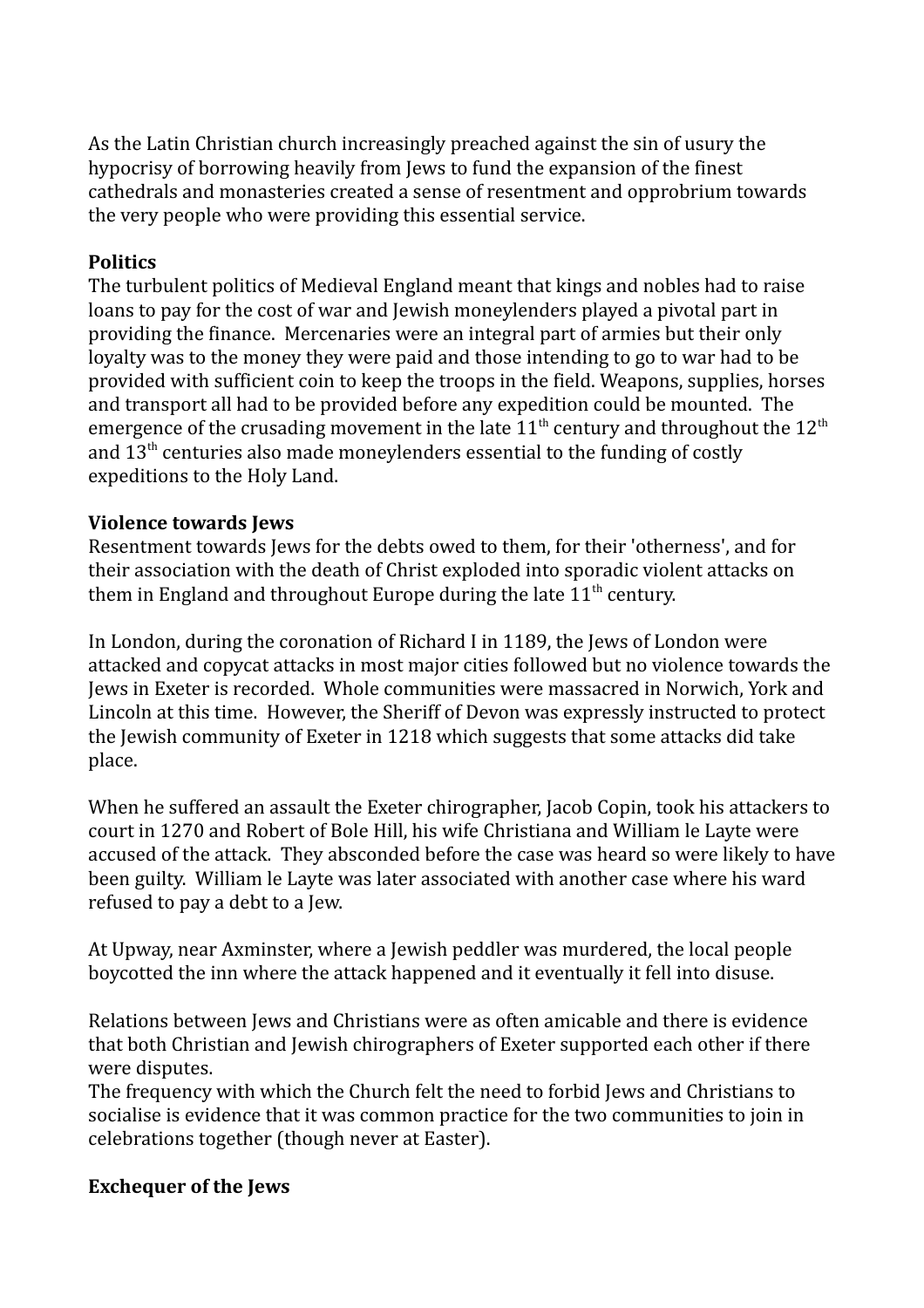One result of the violence of the late  $12<sup>th</sup>$  century was the loss of many of the Jews' bonds, burned by their debtors during the riots. The king set up an Exchequer of the Jews, attached to the Royal Exchequer, to keep such bonds, known as chirographs, safe in the future. A*rchae*, locked chests, were established by the authorities for the storage of them. Keys for these were kept by two Jews, two Christians and the King's representative.

It is from the documents in these *archae* that much of the source material about the Exeter Jews can be found.

The keepers were paid one penny between them each time a bond was removed. A prominent chirographer of the Exeter *archae* was Jacob Copin, who was eventually hanged in 1280. The names of the chirographers of Exeter are on record from 1224 until the *archae* were confiscated by Edward I in 1290. The hereditary nature of the post is illustrated by Josce Crespin who officiated from 1224-66 and his son Jacob who was the last chirographer of the Exeter *archae* from 1275-90.

### **The** *Donum*

Both Richard I and King John issued charters confirming that Jews were under their protection as they 'and all their property belonged to the king' and quoted earlier charters (now lost) issued by Henry I and Henry II. These charters gave Jews the right to live and trade throughout the land (Christian moneylenders could only operate within their own county), to be exempt from certain tolls, to build synagogues, and to have both Jewish and Christian representation in courts of law. Thus it can be seen that with royal protection Jews had rights that local Christians did not. However, the life of a Medieval Jew in England at this time was precarious and dependent on the authority and whim of the individual king.

Each king was able to raise taxes by demanding a '*donum*' or tax from the Jewish communities and these were often extortionate and far higher that those demanded of Christians. It was thus in the interest of the king to encourage the Jews to make money; the richer they became, the greater his opportunity to tax them. When Aaron of Lincoln died in 1186 he was said to be the richest man in England and all of his bonds went to the king. So rich was Aaron that a special exchequer was set up to deal with his affairs and this was not wound up until 1194.

There are no records showing that any individual of the Exeter Jewry was particularly wealthy but the fluctuations in their fortunes can be judged by the amounts they raised towards various *donum*. When the £100,000 ransom had to be raised to release Richard I from captivity by the Emperor Henry VI, the amount demanded from the Jews was £5,000. Only one man from Exeter, Amiot, was able to contribute £1.3s.3d.of the £2 demanded of him. Amiot lived, at one time, in a house in the High Street that he rented from Godeknight.

#### **Names**

The Jewish communities of Medieval England (in common with the new rulers) were essentially Norman, which can be deduced from names of Exeter Jews such as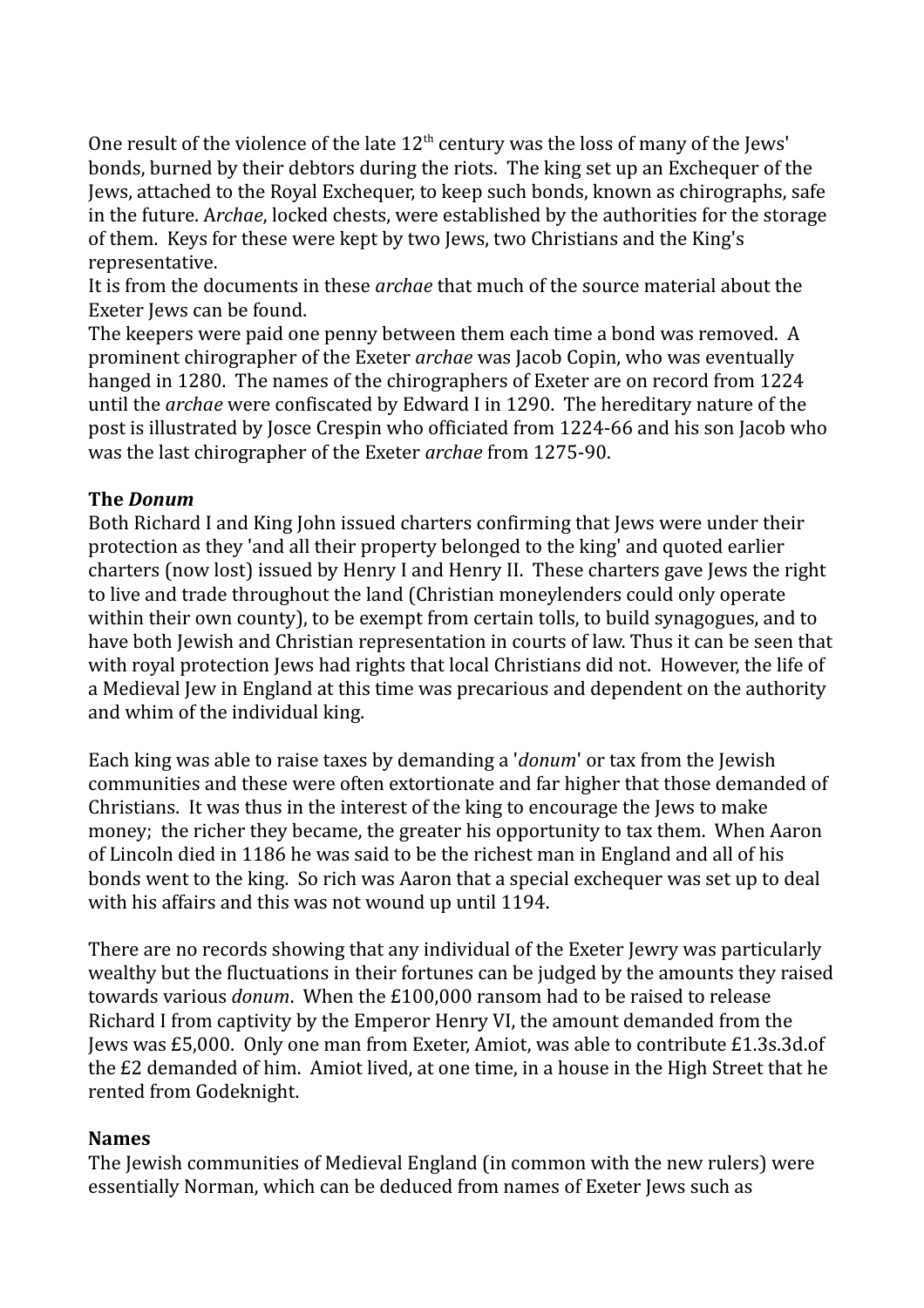Deulecresse, Deulesaut, Amite, Comtesse etc.

The names of the Jews mentioned in official records can tell us much about the community. The inclusion of many women's names points to an equality of opportunity for a woman to trade and especially to continue the family business after the death of her husband. One such influential widow was Amite, who was one of the leaders of the Exeter community in the latter half of the  $13<sup>th</sup>$  century.

The nomadic nature of Jewish traders gives rise to the possibility of confusion as their names would change depending on where they were living at a certain time. For example, if Aaron moved into the Exeter community from Dorchester he would be referred to as Aaron of Dorchester but if he then moved on to Bristol he would have been known as Aaron of Exeter and if he then went to Hereford, he would have been known as Aaron of Bristol. This makes it difficult to trace an individual's movements through records but it is certain that in the medieval period Jews were possibly even more mobile than either the military or Christian religious.

#### **Coin-clipping**

Jews were the chief suspects during the coin-clipping scandals of 1278-79 and ten Exeter Jews, together with one Christian were arrested. These included Jacob Copin and Jorin. The latter was the grandson of Amiot and son of a past chirographer, Ursell. Coin clipping could be very profitable. The edges of silver pennies were clipped and these filings were then melted down to provide silver plate. A 'crosslet' design on the reverse of the coin was intended to show clearly if it had been tampered with but medieval minting was not so accurate that it deterred the clippers. In England overall 680 Jews were arrested and 293 of those were hanged.

At about this time Jacob Copin and his son Blakeman were accused of the murder of a Christian and in 1278 Jacob was hanged but whether for coin-clipping or murder is not known.

#### **Size of the community**

The size of the Jewish community in Exeter varied over the years but was never very big. *Archae* records show that between 1237 and 1275 bonds were issued by twentytwo Jews. In 1276 there were about seventeen lenders. It must be remembered that those names were usually the head of the family, so when calculating the actual size of the community the presence of wives, children and servants must be added. By the time of the expulsion in 1290 only one Jewish family is recorded as living in Exeter, that of Comtesse who, like Amiot, had a house in the High Street. But *archae* records were only concerned with those engaged in moneylending so it is likely that there would have been a wider community of Jews who provided specialist services to their own communities as well as trading with Christians.

#### **CONCLUSION**

Official records show a small but active Jewish community for a little under 100 years in Exeter, from 1181 to 1290, but it is more likely that Jews were present in the city for